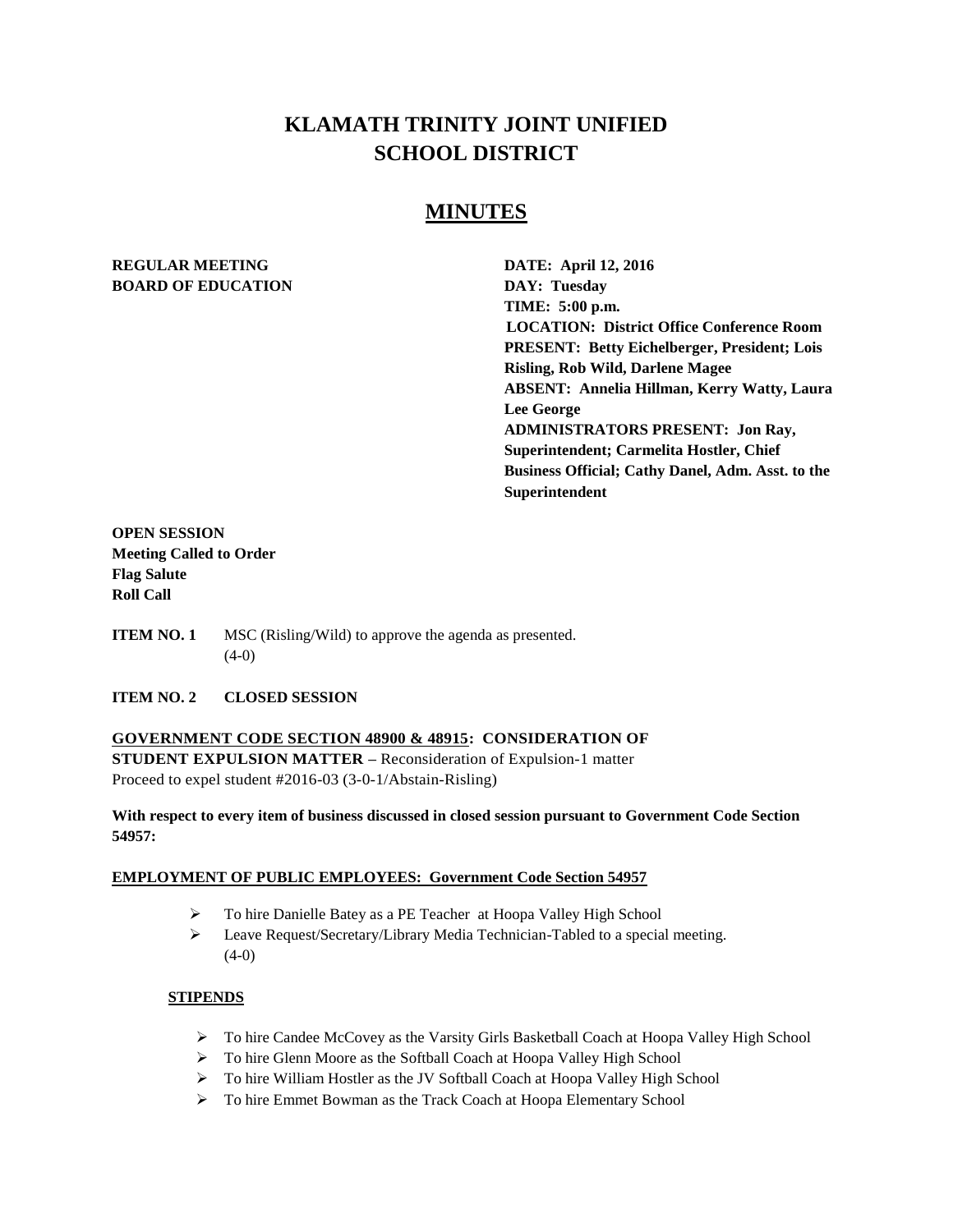#### **2016-2017 STIPENDS**

- To hire Danielle Batey as the Cross Country Coach at Hoopa Valley High School
- > To hire Dennis Doiron as the Band Director at Hoopa Valley High School
- To hire Jerrald Soho as the Freshman Boys Basketball Coach at Hoopa Valley High School
- > To hire Jerrald Soho as the JV Assistant Football Coach at Hoopa Valley High School
- To hire Richard Gordon as the Cross Country Coach at Trinity Valley Elementary School
- To hire Emmet Bowman as the Track Coach at Hoopa Elementary School

*All hires were approved by one motion (4-0)*

## **Discipline, dismissal, release, non-re-election, acceptance of the resignation of, or other action which otherwise affects the employment status of a public employee (G.C. Sec.54957)**

*The Superintendent has accepted the resignations Peter McCarry, Alden Yazzie, and Matthew Nagel* 

GOVERNMENT CODE SECITON 54956.9 Conference with Legal Counsel – Anticipated Litigation: Under Government Code sections 54956.9(d)(2), the Klamath Trinity Joint Unified Board of Trustees hereby provides public notice that it may meet in Closed Session to decide whether there is significant exposure to litigation, and to consider and act in connection with matters for which there is a significant exposure to litigation. Under Government Code sections 54956.9, the Klamath Trinity Joint Unified Board of Trustees hereby provides public notice that it may meet in Closed Session to decide to initiate litigation and to consider and act in connection with litigation it has decided to initiate Conference with Legal Counsel – Anticipated Litigation: Significant exposure to Litigation.

GOVERNMENT CODE SECTIONS 6549.1(d) AND 54957.6 CONFERENCE WITH LABOR NEGOTIATOR Agency Negotiator: Jon Ray, Superintendent, Employee Organizations: Klamath Trinity Teachers Association (KTTA); California School Employees Association, Chapter 347 (CSEA); Unrepresented Employees. CONFERENCE WITH DISTRICT NEGOTIATOR:

#### **RETURN TO OPEN SESSION** 6:40 p.m.

### **ITEM NO. 3 ANNOUNCEMENT OF ACTIONS TAKEN IN CLOSED SESSION WHICH ARE REQUIRED TO BE ANNOUNCED**

# **ITEM NO. 4 PUBLIC COMMENT AND COMMUNICATION ON NON-AGENDAT ITEMS: TO INCLUDE INDIAN POLICIES AND PROCEDURES**

- Cana Sharai-Board agenda language.
- Will McDonald-School Board vote of confidence.
- Cana Sharai-Board bylaws. Mold reports.
- Dara Kelley-Notice to employees re: Mold
- Cana Sharai-Administration trailer
- $\triangleright$  Cana Sharai-Logistical information on school buildings.

#### MSC (Rilsing/Magee) to move item 7.22 before item 7.1. (4-0)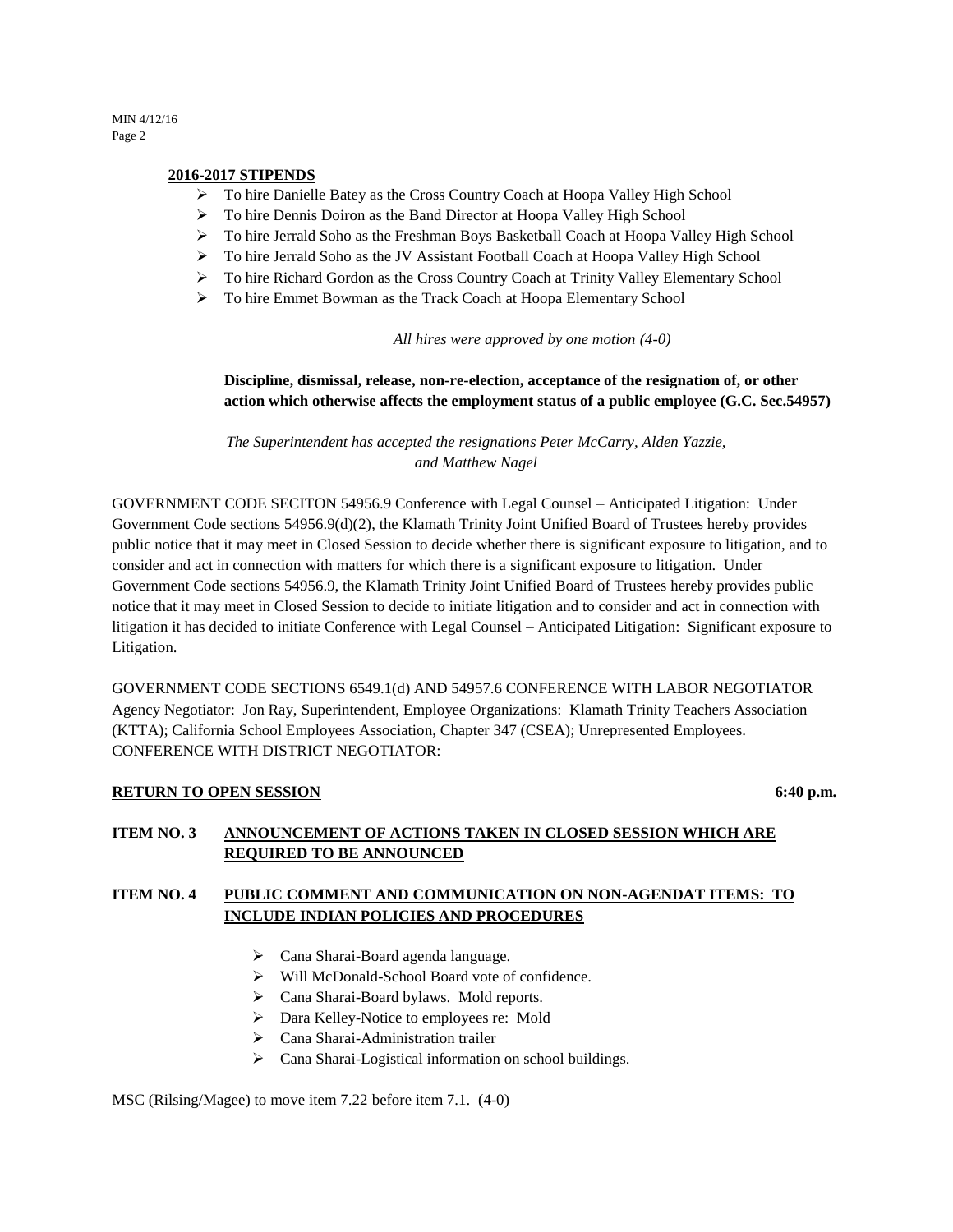### **ITEM NO. 5 CONSENT AGENDA**

MSC (Wild/Magee) to approve the consent agenda as presented.  $(4-0)$ 

#### **5.1 MINUTES OF PREVIOUS MEETING**

Regular Meeting – March 8, 2016 Special Meeting – March 15, 2016 Special Meeting – March 23, 2016

### **5.2 BILLS AND WARRANTS REPORT**

Total for the month of March: \$2,488,168.96

### **5.3 SURPLUS/DISCARD**

The Board declared for sale or discard a list of items that include bleachers, sliding windows, old light fixtures, electric range stoves, dryer, dishwashers, awning, teacher desks, student desks, and file cabinets.

The Board declared for sale or discard old lockers, plastic seat bleachers, display cases with bases.

### **5.4 OVERNIGHT FIELD TRIP**

The Board approved the overnight field trip request for some students from Hoopa Elementary School to attend the National History Day at William Jessup University in Rocklin, Ca on May 5-7.

The Board approved the overnight field trip request for the Hoopa Elementary School  $6<sup>th</sup>$  grade class to the Environmental Camp at Patrick's Point State Park on May 25-27.

The Board approved the overnight field tripfor the Cultural Connections (Warrior Institute) to the Nordheimer Campground on the Salmon River from April 15-17.

The Board approved the Jack Norton  $8<sup>th</sup>$  grade class trip to San Francisco from June 1-4.

The Board approved the overnight field trip for the Hoopa Elementary School  $7<sup>th</sup>$  grade class to Tish Tang Campground on May 26-27.

#### **5.5 OUT OF STATE FIELD TRIP**

The Board approved the out of state trip request for the Hoopa Elementary School's  $7<sup>th</sup>$  grade class to attend the Oregon Shakespeare Festival in Ashland on June 8-9.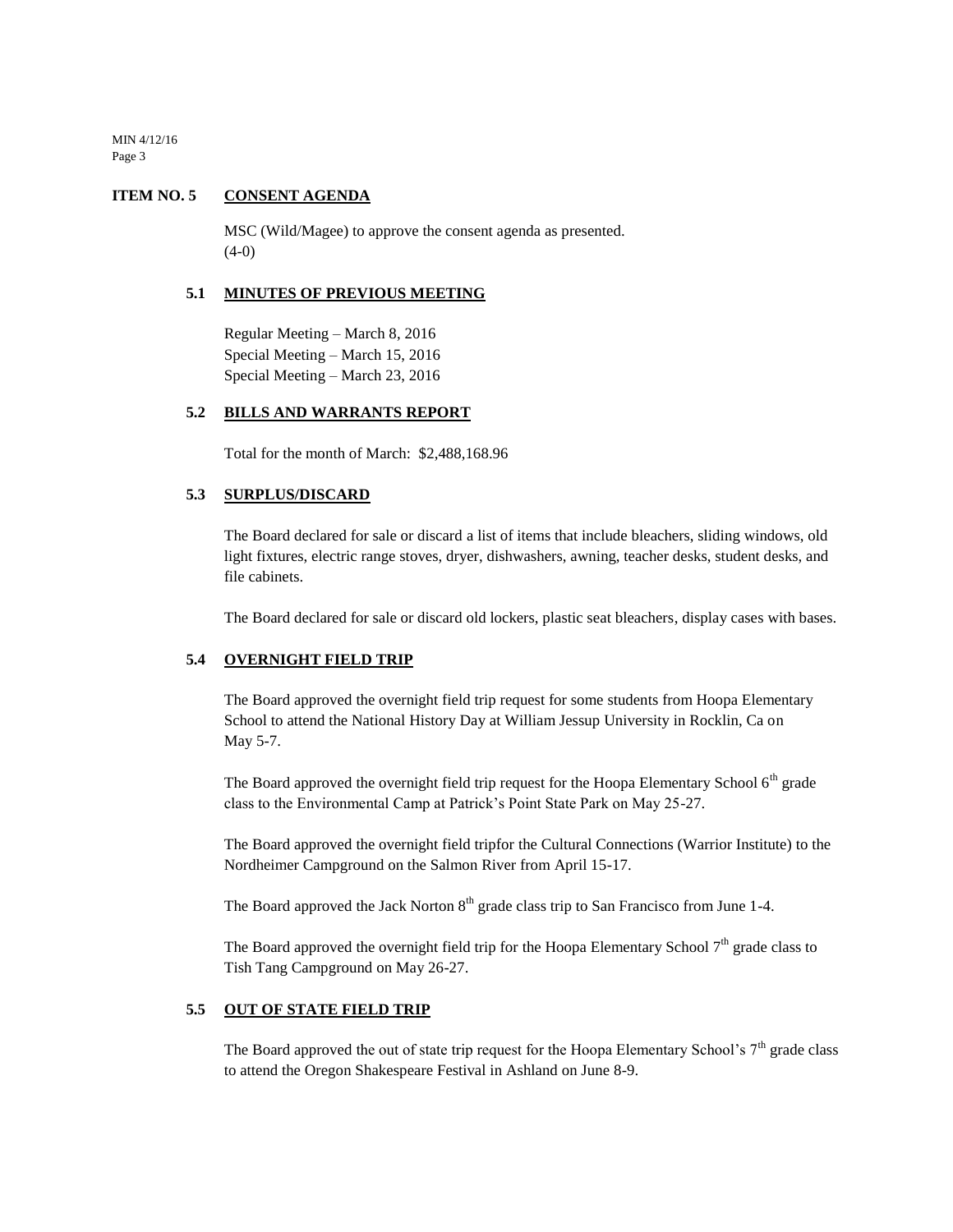> The Board approved the field trip for Hoopa High School students to tour the Southern Oregon University campus in Ashland, Oregon.

# **ITEM NO. 6 DISTRICT REPORTS**

- **6.1** Chief Business Official's Report: Shared that it is baseball and softball season and that the business office is working on getting the books closed for the year. Auditors will be here the week of May 2-6.
- **6.2** Superintendent's Report: Joe Hostler spoke to the Board regarding a grant that he is applying for through the Yurok Tribe to try to upgrade the generators at Jack Norton.
- **6.3** Board Reports: Darlene Magee shared that the water hookup for the tribe is at the school now, just waiting on the rest of the work to be done.
- **6.4** Employee Group Reports: Mary Raigosa shared that the union is voting on next year's calendar.
- **6.5** Indian Education Director's Report: Mary Raigosa announced the Salmon Relay run is on May  $27<sup>th</sup>$ .
- **6.6** Special Education Director's Report: Craig Kimball announced the Special Education Dept. is making progress despite the lower numbers. Mr. Craig also shared that the Superintendent is working to fill our vacancies to bring in additional staff to provide help to our students without bringing in outside help.

### **DISCUSSION ITEMS**

Reviewed Board Policy 1330/Use of School Facilities

### **ITEM NO. 7 ITEMS FOR BOARD ACTION**

# **7.1 MEMORANDUM OF UNDERSTANDING BETWEEN KTJUSD AND THE KTTA LEADERSHIP COMMITTEE CHAIRPERSONS FOR 2015-16 THROUGH 2017-18**

MSC (Magee/Eichelberger) to approve the MOU that adds one Leadership Committee Chairperson to Hoopa Elementary, Trinity Valley, Hoopa High, Alternative Schools and the River Schools. Each chairperson will receive a stipend of \$5,000 to be paid quarterly retroactive to July 1, 2015.

 $(4-0)$ 

# **7.2 MEMORANDUM OF UNDERSTANDING BETWEEN KTJUSD AND THE KTTA HOOPA VALLEY HIGH SCHOOL ADMINISTRATIVE SUPPORT TEAM FOR 2015-16 THROUGH 2017-18**

MSC (Wild/Magee) to approve the MOU proposal for the Hoopa High School Administrative Support Team chairpersons that will consist of a Site Planning Lead, Academic Lead, Student Activities Lead, Athletics Lead and the Sunshine Committee Lead. Each chairperson will receive a stipend of \$5,000 to be quarterly retroactive to July 1, 2015.  $(4-0)$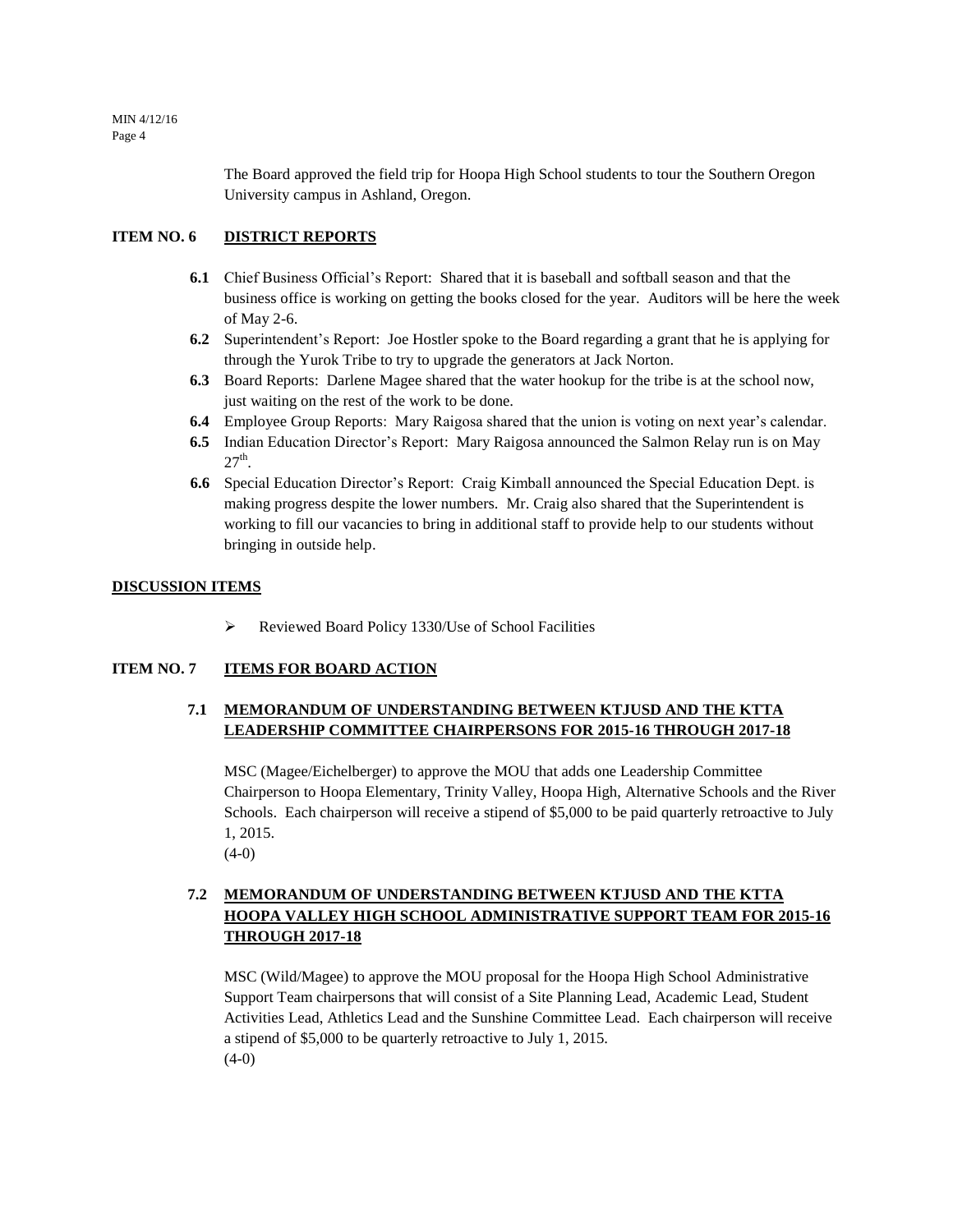# **7.3 PUBLIC DISCLOSURE AND RATIFICATION OF COLLECTIVE BARGAINING AGREEMENT-CERTIFICATED SCHOOL EMPLOYEES**

MSC ( Risling/Wild) to approve the costs of the High School Administrative Support Team Chairpersons (5 positions) and the Leadership Committee Chairpersons (5 positions). The Vice Principal position was not replaced and the Admin Support Team was approved in place of this position. (4-0)

# **7.4 WILLIAMS UNIFORM COMPLAINTS REPORT-FIRST QUARTER**

MSC (Magee/Wild) to approve the first quarter Williams Uniform Complaints report. No complaints were filed.  $(4-0)$ 

# **7.5 WORLD TELECOM & SURVEILLANCE INC. QUOTE**

MSC (Wild/Magee) to approve the quote in the amount of \$21,268.69 for the installation of Category 6 Data Cable at Hoopa Elementary School.  $(4-0)$ 

# **7.6 WORLD TELECOM & SURVEILLANCE INC. QUOTE**

MSC (Wild/Magee) to approve the quote in the amount of \$28,485.13 for the installation of a Valcom Class Connection paging/clock/bell at Hoopa Elementary School. (4-0)

### **7.7 WORLD TELECOM & SURVEILLANCE INC. QUOTE**

MSC (Wild/Risling) to approve the quote in the amount of \$7,488.94 to provide and install new FIX mini domes and configure existing OnSSI software location at Hoopa Elementary School.  $(4-0)$ 

### **7.8 SCHOOL SITE PLAN FOR HOOPA VALLEY HIGH SCHOOL**

MSC (Magee/Wild) to approve the school site plan. (4-0)

# **7.9 ARCHITECTURAL SERVICES FOR THE 2016 PROJECTS ESTIMATED BASIC SERVICE FEE AND DIRECT PROJECT EXPENSE BCA PROJECT NUMBER 16002-16007**

MSC (Magee/Wild) to approve the preliminary construction cost budget for each project based on each project's scope of work. The estimated payments are:

| BCA #16002 | \$461,883.00 | <b>Orleans Elementary</b>        |
|------------|--------------|----------------------------------|
| BCA #16003 | \$562,846.00 | <b>Trinity Valley Elementary</b> |
| BCA #16004 | \$423,264.00 | Hoopa Elementary                 |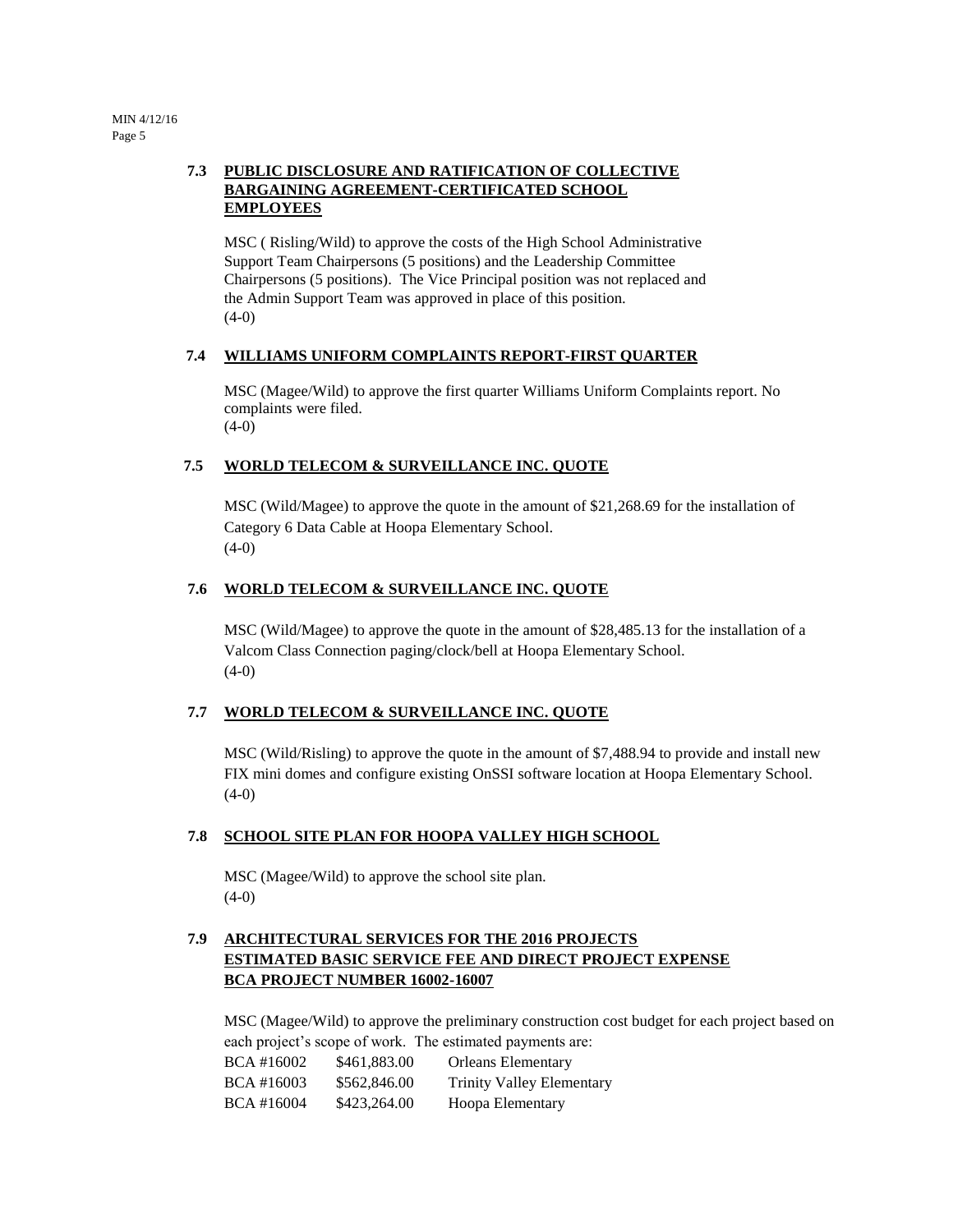| BCA #16005 | \$670,244.00 | Hoopa Valley High School                  |
|------------|--------------|-------------------------------------------|
| BCA #16006 | \$231.946.00 | <b>Jack Norton Elementary</b>             |
| BCA #16007 | \$447,575.00 | Hoopa El & Hoopa High Entry & Parking Lot |
| $(4-0)$    |              |                                           |

### **7.10 ASBESTOS SCIENCE TECHNOLOGIES, INC PROPOSAL**

MSC (Magee/Eichelberger) to approve the proposal in the amount of \$11,826.91to survey for mold, asbestos and lead in the cafeteria, admin offices, classroom wing north of the gym, boiler room and rooms 1-5 at Trinity Valley Elementary School.  $(4-0)$ 

### **7.11 ASBESTOS SCIENCE TECHNOLOGIES, INC PROPOSAL**

MSC (Wild/Magee) to approve the proposal in the amount of \$648.50 to survey for mold in the boiler room at Orleans Elementary School.  $(4-0)$ 

### **7.12 ASBESTOS SCIENCE TECHNOLOGIES, INC PROPOSAL**

MSC (Risling/Wild) to approve the proposal in the amount of \$1,297.00 to survey for mold in the cafeteria and kitchen at Hoopa Valley High School.  $(4-0)$ 

#### **7.13 ASBESTOS SCIENCE TECHNOLOGIES, INC PROPOSAL**

MSC (Magee/Wild) to approve the proposal in the amount of \$9,830.71 to survey for mold and lead in the locker rooms at Hoopa Valley High School.  $(4-0)$ 

### **7.14 ASBESTOS SCIENCE TECHNOLOGIES, INC PROPOSAL**

MSC (Wild/Eichelberger) to approve the proposal in the amount of \$6,356.50 to survey for mold and asbestos in the boiler room, gym foyer and roof at Hoopa Valley Elementary School. (4-0)

### **7.15 EMERGENCY PLAN-CAPTAIN JOHN CONTINUATION HIGH SCHOOL**

MSC (Wild/Magee) to approve the emergency plan for Captain John Continuation High School.  $(4-0)$ 

#### **7.16 EMERGENCY PLAN-HOOPA ELEMENTARY SCHOOL**

MSC (Risling/Magee) to approve the emergency plan for Hoopa Elementary School.  $(4-0)$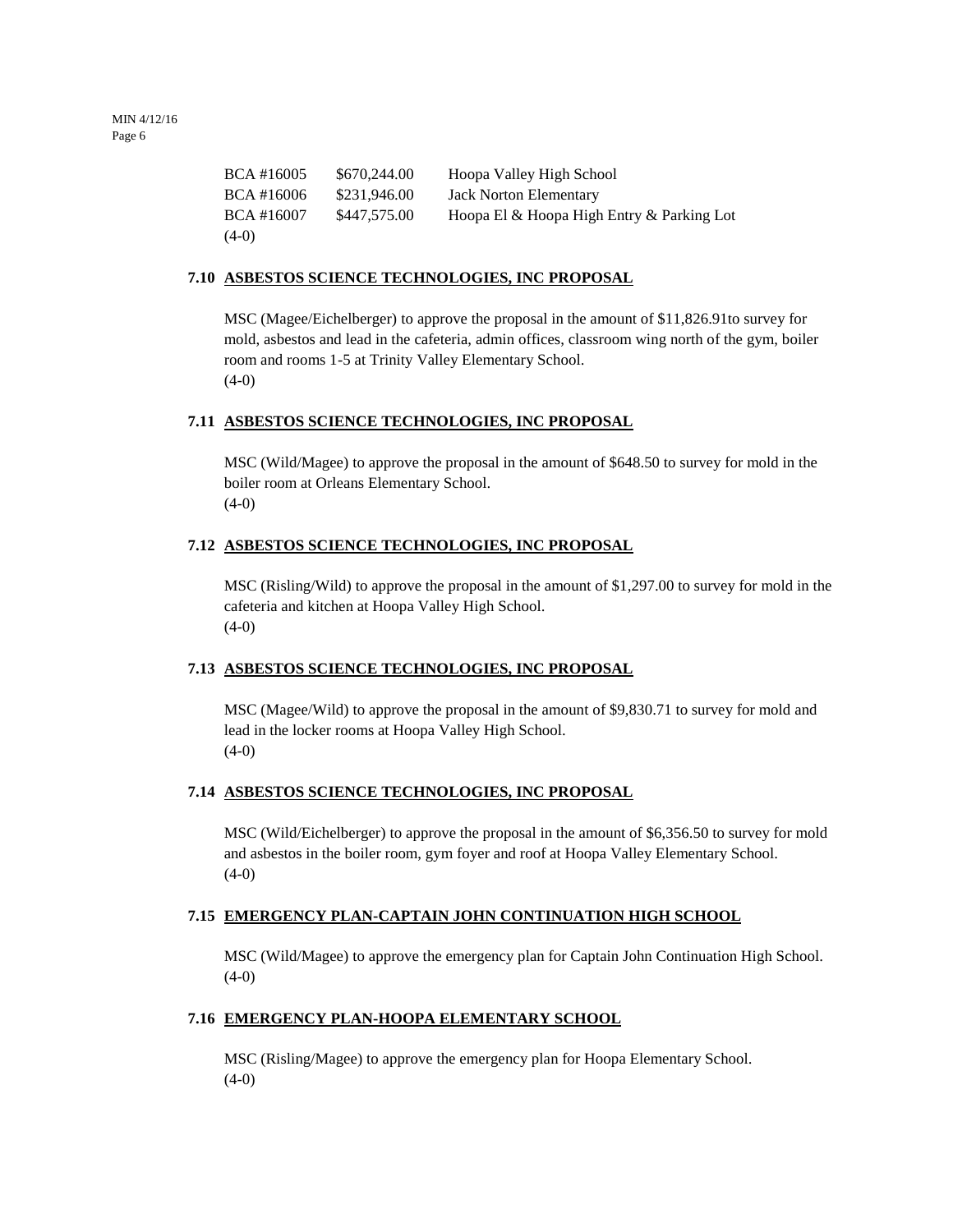#### **7.17 EMERGENCY PLAN-TRINITY VALLEY ELEMENTARY SCHOOL**

MSC (Magee/Wild) to approve the emergency plan for Trinity Valley Elementary School.  $(4-0)$ 

#### **7.18 EMERGENCY PLAN-ORLEANS ELEMENTARY SCHOOL**

MSC (Risling/Wild) to approve the emergency plan for Orleans Elementary School.  $(4-0)$ 

### **7.19 EMERGENCY PLAN-HOOPA VALLEY HIGH SCHOOL**

MSC (Risling/Wild) to approve the emergency plan for Hoopa Valley High School.  $(4-0)$ 

### **7.20 INVOICES FROM CRM GROUP**

MSC (Wild/Magee) to approve the reimbursements to the CRM Group to coordinate all construction projects. Jack Norton Elementary \$2.990.00 Hoopa High School \$5,995.00 Trinity Valley Elementary \$5,995.00 Hoopa Elementary \$4,245.00 Orleans Elementary \$4,245.00 Hoopa High & Hoopa Elementary sitework/paving Rehab \$2,900.00  $(4-0)$ 

### **7.21 PROPOSED VIDEO SURVEILLANCE SYSTEMS-CALIFORNIA SAFETY COMPANY**

MSC (Risling/Wild) to approve purchasing video surveillance systems for the Maintenance  $\&$ Transportation Department, the District Office, and Orleans Elementary School. The total cost for all three sites is \$32,784.44.  $(4-0)$ 

### **7.22 BOARD MEETING LOCATION CHANGE FOR THE REGULAR MEETING IN MAY**

Motion denied (Magee/Wild) to move the regular meeting for May  $10<sup>th</sup>$  to the conference room at the District Office. The cafeteria/multi -purpose rooms are currently closed due to the presence of mold.

(0-4 Nay/Wild, Eichelberger, Magee, Risling)

## **ITEM NO. 8 NON ACTION/INFORMATION ITEMS**

8.1 Performance Agreements for March

### **ITEM NO. 9 CORRESPONDENCE**

9.1 Letter from HCOE: Certification of 2015-16 Second Interim Report